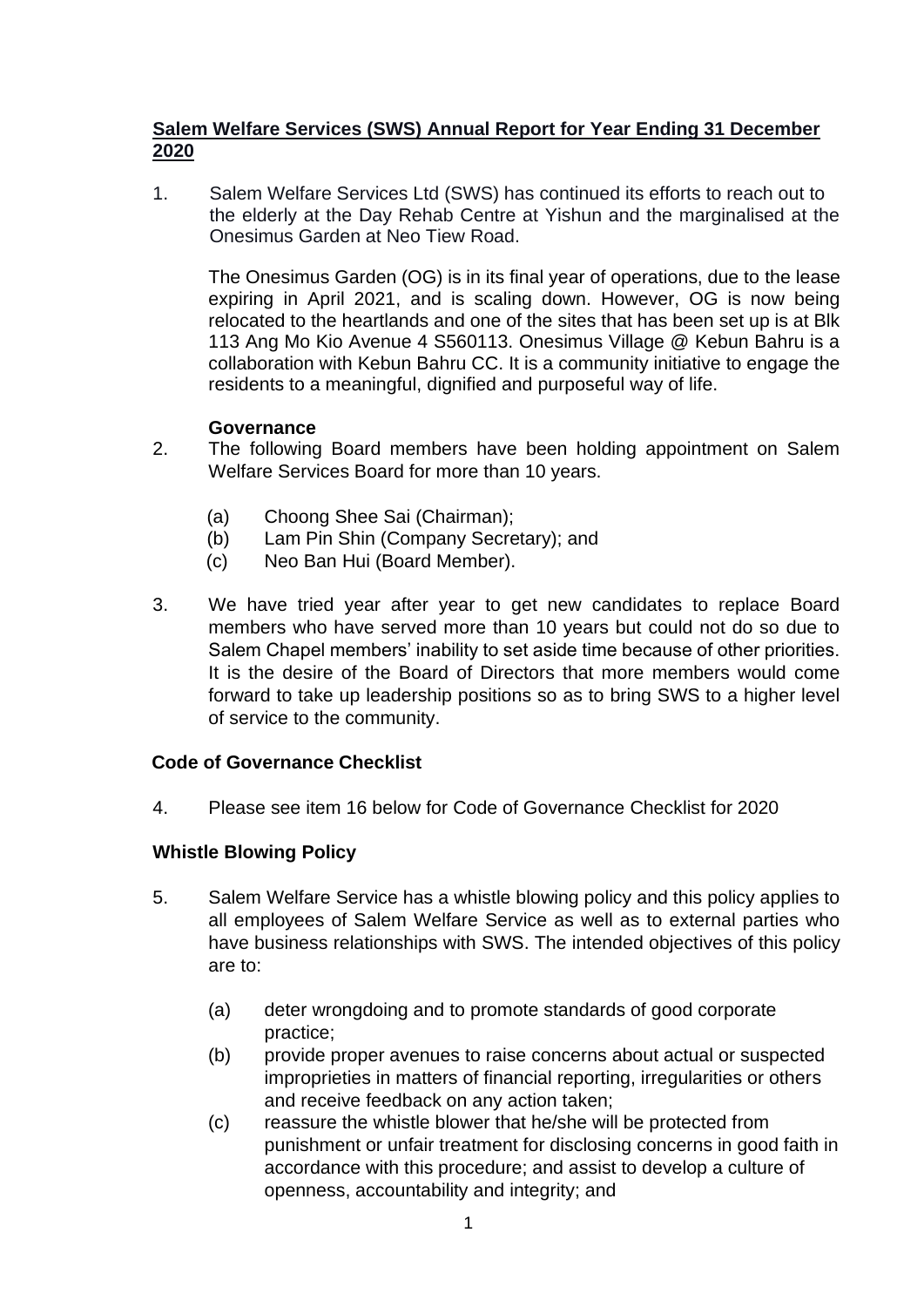- (d) the channels of whistle blowing are as follows:
	- (i) Email: salemwell@singnet.com.sg
		- (ii) Mail: Chairman and Board Members of Salem Welfare Services 1-7 Thomson Hills Drive Singapore 574746

## **Declaration of Conflict of Interest**

6. All Board members with actual or potential conflicts of interest are required to declare such conflicts to the Board at the earliest opportunity. All Directors are required to make an annual declaration of conflict of interest in compliance with the Code of Governance. For the year in review, all of the Board of Directors have declared no actual or potential conflict of interest with one exception. The wife of one of the Directors, Lam Pin Shin is employed as the Manager for Salem Day Rehab Centre for the Elderly. As required by regulations, he does not participate in discussions nor vote on matters directly or indirectly related to his wife.

# **Report On Day Care & Rehabilitation Centre (Yishun)**

- 7. The Centre was in its 23nd year of operation in 2020 and continued to fulfil its objectives as follows:
	- (a) to promote the physical, mental, and spiritual welfare of the elderly suffering from ill-health, disease or accident; and
	- (b) to provide day care and rehabilitation services for the elderly.
- 8. Over the years, Yishun Town has become one of the largest elder-care clusters in Singapore providing comprehensive elder-care services. This has resulted in a steady decrease in the number of service-users for our Centre. The number of registered users as at 31 Dec 2020 was 17 against an average of 28 in 2019. For several years, the Rehab Centre had operated at a capacity of 50 users (in relation to resources of the Centre i.e., number of staff and transport). The number of staff in the Centre is 8, which was unchanged from the previous year. The Covid-19 pandemic and the consequential restrictions imposed, including the Circuit Breaker, had severely impacted the operations of the Centre.
- 9. At the EOGM held in December 2020, it was resolved that Salem Welfare Services Ltd (SWS) shall novate the Salem Day Rehabilitation Centre premises in Yishun Central to St Luke's Eldercare Ltd (SLEC) in the context of a mutually beneficial collaboration with SLEC and the enhanced vision of local outreach of SWS and Salem Chapel Ltd. SLEC will have to apply to MOH for approval before the novation can take place

## **Report On Onesimus Garden (OG)**

10. OG continues to serve the underprivileged and marginalised within the community. We adopt an alternative restorative and rehabilitation therapy through farming for the elderly, people with special needs, the mentally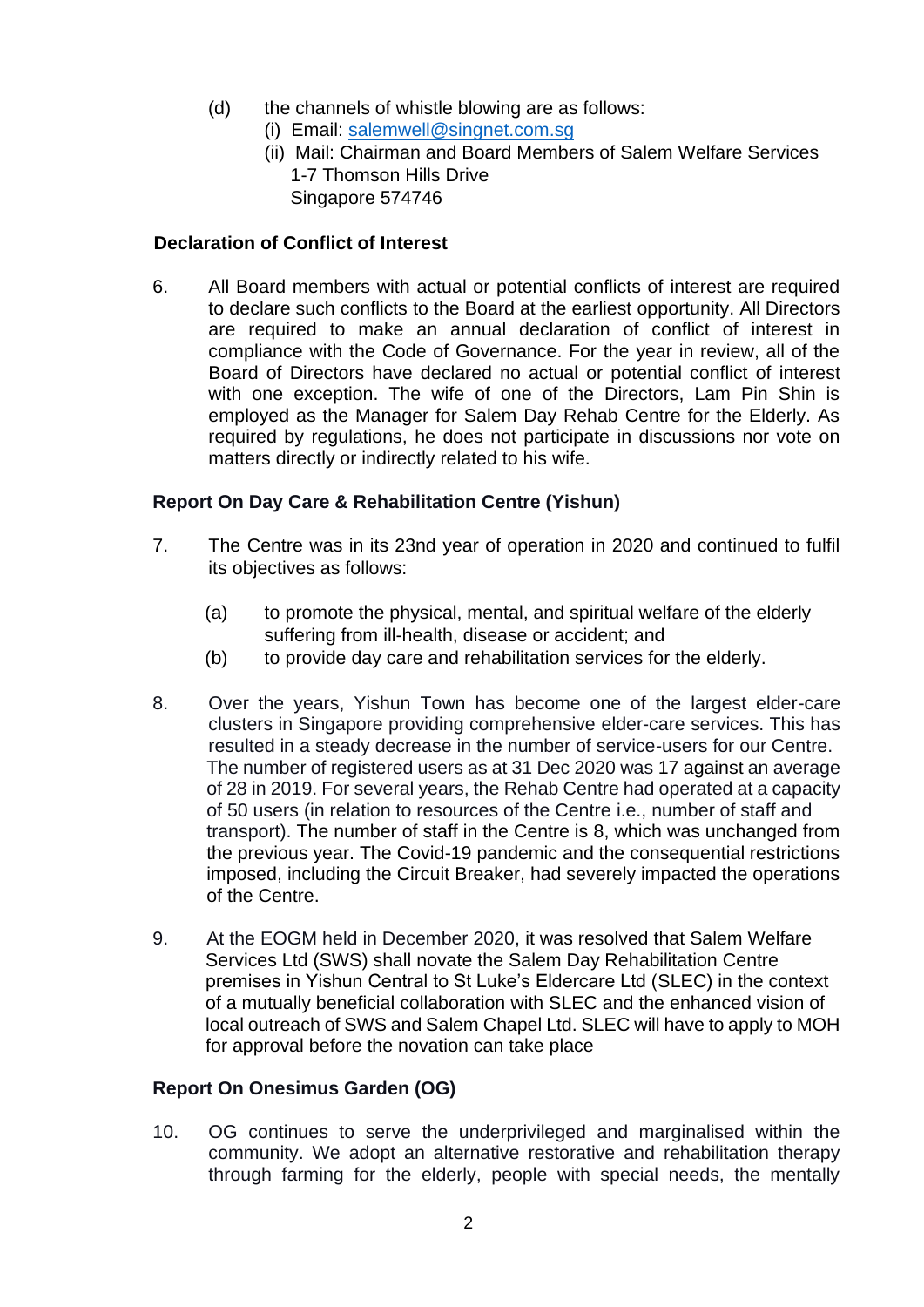challenged and the ex-offenders. We are in our final year of operation at the current location at Neo Tiew and have already scaled down the operations significantly with the view of vacating the premise early if possible. The Covid-19 pandemic and the consequential restrictions also severely impacted the operations of OG, forcing it to stop operations for many months as our service users constituted people in vulnerable group.

#### **Report On Onesimus Village @ Kebun Bahru Garden**

11. The Onesimus Garden (OG) is in its final year of operations, due to the lease expiring in April 2021, and is scaling down. However OG is now being relocated to the heartlands and one of the sites that has been set up is at Block 113 Ang Mo Kio Avenue 4 S560113. (Onesimus Village at Kebun Bahru)

Onesimus Village @ Kebun Bahru is a collaboration with Kebun Bahru CC. It is a community initiative to engage the residents to a meaningful, dignified and purposeful way of life. This includes creating a compassionate kampong culture that is inclusive and serves beyond the vulnerable group to the community at large. The target segments of residents range from youths to unemployed and senior citizens (not limited to persons with dementia or the elderly)

https://www.singapore360.com/360/onesimus\_village/

https://www.facebook.com/Onesimus-Village-at-Kebun-Baru-109921067260381/

#### **Fund Raising**

- 12. We continue to praise the Lord for His provision. In 2020, the President's Challenge nominated us as one of its recipients. The amount allocated was \$39,900.
- 13. The government in commemorating Singapore's Bicentennial year in 2019 had launched a one- for- one matching grant for all donations raised during the year. The cap is at \$400,000.00 per charity. We have achieved the target made possible with the strong support from a few substantial contributions. SWS has yet to receive the Bicentennial grants. The government grants are in addition to the continuing efforts to raise funds from friends and supporters as well as charitable foundations.

## **Major Review of SWS Ministry**

14. In light of present challenges and circumstances, both the Salem Chapel and SWS Boards were reviewing and looking at options on how the OG and Rehab Centre can continue to reach out effectively to the community. A Review Committee was appointed to look into the matter and has made their recommendations in 2020.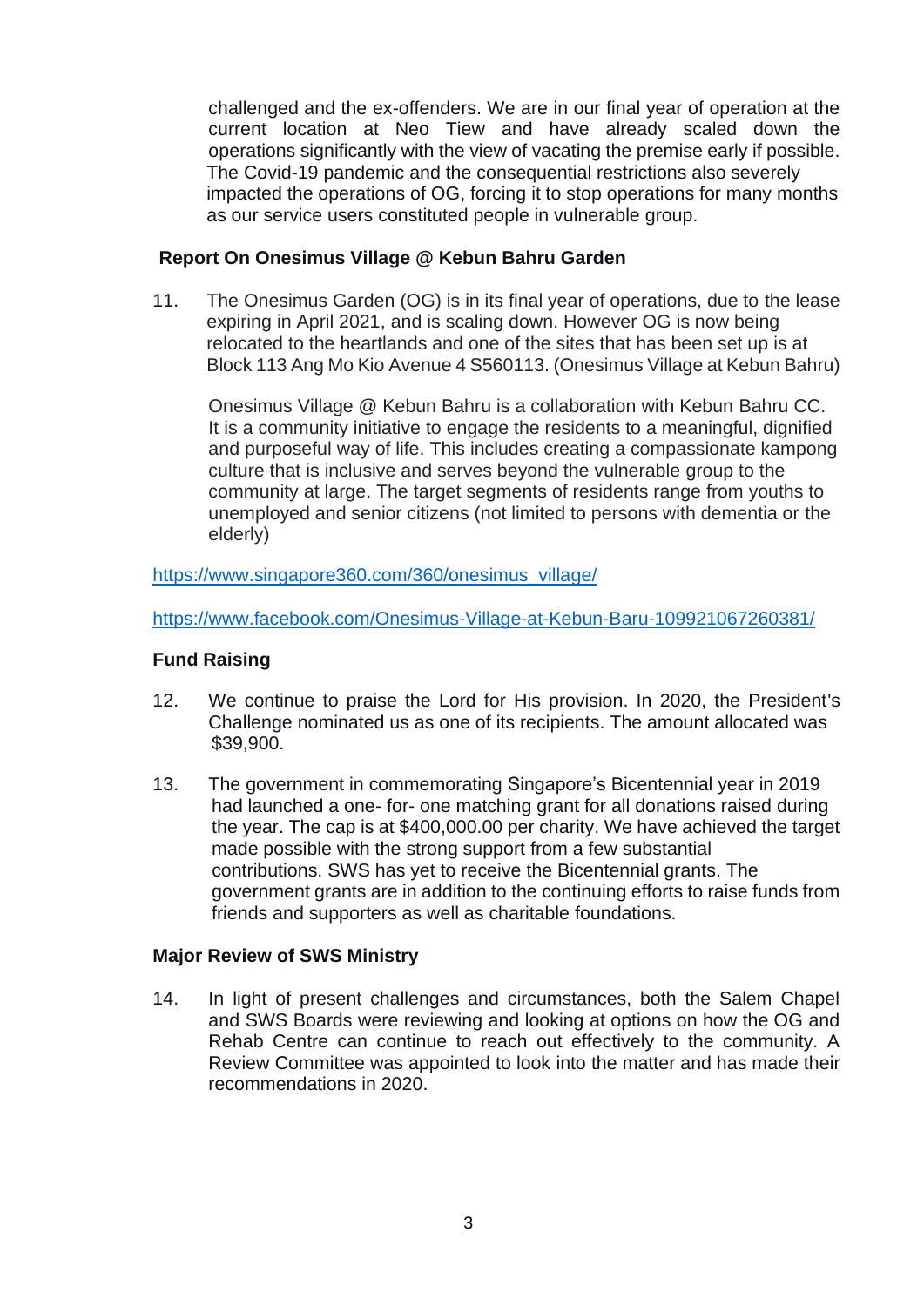15. The Board of Directors thank the members of Salem Chapel and other wellwishers who had contributed generously to the Centre, be it financially, or through rendering professional services. It is through their generosity and continued support that SWS can operate and fulfil its objectives

# **Code of Governance Checklist (2020)**

| S/No.          | <b>Code Description</b>                                                                                                                                                                                                                                                                                                                                                                                                                                     | Code<br>ID | <b>Compliance</b> | <b>Explanation(If the</b><br>Code guideline is<br>not complied or<br>not applicable) |
|----------------|-------------------------------------------------------------------------------------------------------------------------------------------------------------------------------------------------------------------------------------------------------------------------------------------------------------------------------------------------------------------------------------------------------------------------------------------------------------|------------|-------------------|--------------------------------------------------------------------------------------|
| 1              | Induction and orientation are provided to<br>incoming governing board members upon<br>joining the Board.                                                                                                                                                                                                                                                                                                                                                    | 1.1.2      | Complied          |                                                                                      |
| $\overline{2}$ | Are there governing board members holding<br>staff* appointments? (skip to item 4 if "No")                                                                                                                                                                                                                                                                                                                                                                  |            | <b>No</b>         |                                                                                      |
| $\overline{4}$ | The Treasurer of the charity (or any person<br>holding an equivalent position in the charity,<br>e.g. Finance Committee Chairman or a<br>governing board member responsible for<br>overseeing the finances of the charity) can only<br>serve a maximum of 4 consecutive years. If the<br>charity has not appointed any governing board<br>member to oversee its finances, it will be<br>presumed that the Chairman oversees the<br>finances of the charity. | 1.1.7      | Complied          |                                                                                      |
| 5              | All governing board members must submit<br>themselves for re-nomination and re-<br>appointment, at least once every 3 years.                                                                                                                                                                                                                                                                                                                                | 1.1.8      | Complied          |                                                                                      |
| 6              | The Board conducts self-evaluation to assess<br>its performance and effectiveness once during<br>its term or every 3 years, whichever is shorter.                                                                                                                                                                                                                                                                                                           | 1.1.12     | Complied          |                                                                                      |
| $\overline{7}$ | Is there any governing board member who has<br>served for more than 10 consecutive years?                                                                                                                                                                                                                                                                                                                                                                   |            | Yes               |                                                                                      |
| 8              | The charity discloses in its annual report the<br>reasons for retaining the governing board<br>member who has served for more than 10<br>consecutive years.                                                                                                                                                                                                                                                                                                 | 1.1.13     | Complied          |                                                                                      |
| 9              | There are documented terms of reference for<br>the Board and each of its committees.                                                                                                                                                                                                                                                                                                                                                                        | 1.2.1      | Complied          |                                                                                      |

16. The Code of Governance Checklist is shown below: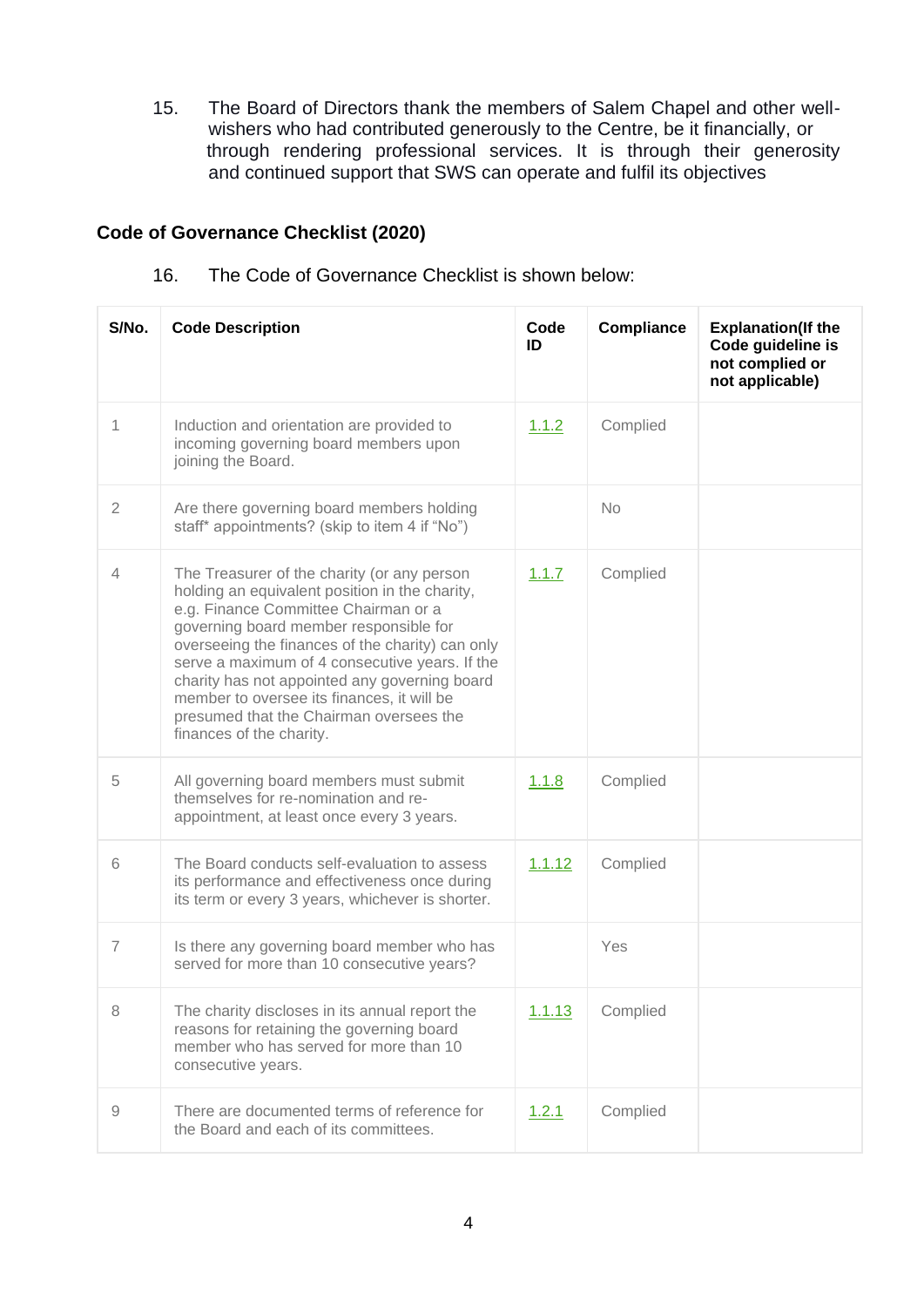| 10 | There are documented procedures for<br>governing board members and staff to declare<br>actual or potential conflicts of interest to the<br>Board at the earliest opportunity.                                          | 2.1        | Complied |  |
|----|------------------------------------------------------------------------------------------------------------------------------------------------------------------------------------------------------------------------|------------|----------|--|
| 11 | Governing board members do not vote or<br>participate in decision making on matters<br>where they have a conflict of interest.                                                                                         | 2.4        | Complied |  |
| 12 | The Board periodically reviews and approves<br>the strategic plan for the charity to ensure that<br>the charity's activities are in line with the<br>charity's objectives.                                             | 3.2.2      | Complied |  |
| 13 | The Board approves documented human<br>resource policies for staff.                                                                                                                                                    | 5.1        | Complied |  |
| 14 | There is a documented Code of Conduct for<br>governing board members, staff and volunteers<br>(where applicable) which is approved by the<br>Board.                                                                    | 5.3        | Complied |  |
| 15 | There are processes for regular supervision,<br>appraisal and professional development of<br>staff.                                                                                                                    | 5.5        | Complied |  |
| 16 | Are there volunteers serving in the charity?                                                                                                                                                                           |            | Yes      |  |
| 17 | There are volunteer management policies in<br>place for volunteers.                                                                                                                                                    | <u>5.7</u> | Complied |  |
| 18 | There is a documented policy to seek the<br>Board's approval for any loans, donations,<br>grants or financial assistance provided by the<br>charity which are not part of the charity's core<br>charitable programmes. | 6.1.1      | Complied |  |
| 19 | The Board ensures that internal controls for<br>financial matters in key areas are in place with<br>documented procedures.                                                                                             | 6.1.2      | Complied |  |
| 20 | The Board ensures that reviews on the<br>charity's internal controls, processes, key<br>programmes and events are regularly<br>conducted.                                                                              | 6.1.3      | Complied |  |
| 21 | The Board ensures that there is a process to<br>identify, and regularly monitor and review the<br>charity's key risks.                                                                                                 | 6.1.4      | Complied |  |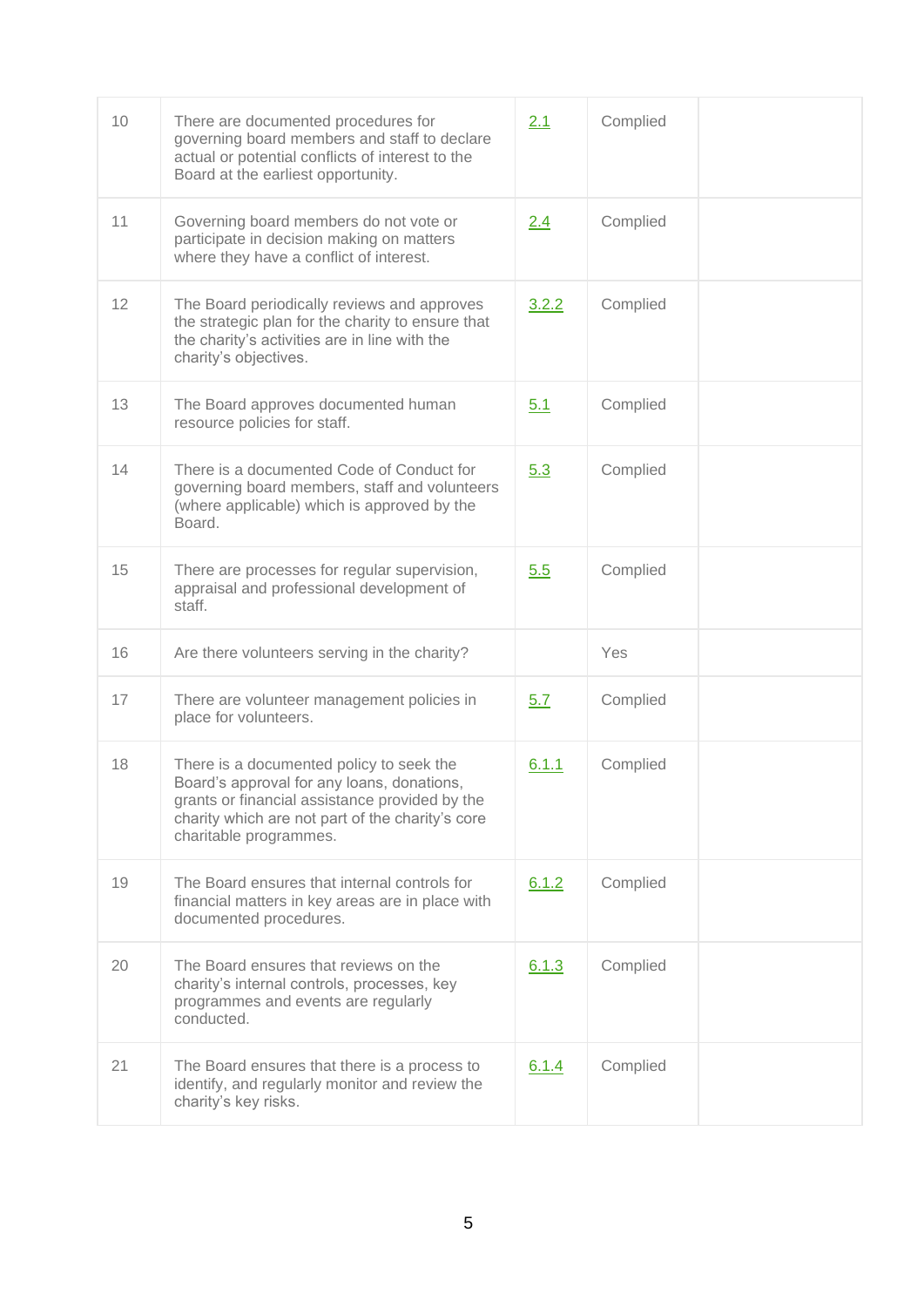| 22 | The Board approves an annual budget for the<br>charity's plans and regularly monitors the<br>charity's expenditure.                                                                                                                                                                                                                                                                                                                                                                                                                                                                                                                     | 6.2.1 | Complied  |                                                |
|----|-----------------------------------------------------------------------------------------------------------------------------------------------------------------------------------------------------------------------------------------------------------------------------------------------------------------------------------------------------------------------------------------------------------------------------------------------------------------------------------------------------------------------------------------------------------------------------------------------------------------------------------------|-------|-----------|------------------------------------------------|
| 23 | Does the charity invest its reserves (e.g. in<br>fixed deposits)?                                                                                                                                                                                                                                                                                                                                                                                                                                                                                                                                                                       |       | <b>No</b> |                                                |
| 24 | Did the charity receive cash donations<br>(solicited or unsolicited) during the financial<br>year?                                                                                                                                                                                                                                                                                                                                                                                                                                                                                                                                      |       | Yes       |                                                |
| 25 | All collections received (solicited or unsolicited)<br>are properly accounted for and promptly<br>deposited by the charity.                                                                                                                                                                                                                                                                                                                                                                                                                                                                                                             | 7.2.2 | Complied  |                                                |
| 26 | Did the charity receive donations in kind during<br>the financial year?                                                                                                                                                                                                                                                                                                                                                                                                                                                                                                                                                                 |       | <b>No</b> |                                                |
| 27 | The charity discloses in its annual report $-$ (a)<br>the number of Board meetings in the financial<br>year; and (b) the attendance of every<br>governing board member at those meetings.                                                                                                                                                                                                                                                                                                                                                                                                                                               | 8.2   | Complied  |                                                |
| 28 | Are governing board members remunerated for<br>their services to the Board?                                                                                                                                                                                                                                                                                                                                                                                                                                                                                                                                                             |       | <b>No</b> |                                                |
| 29 | Does the charity employ paid staff?                                                                                                                                                                                                                                                                                                                                                                                                                                                                                                                                                                                                     |       | Yes       |                                                |
| 30 | No staff is involved in setting his own<br>remuneration.                                                                                                                                                                                                                                                                                                                                                                                                                                                                                                                                                                                | 2.2   | Complied  |                                                |
| 31 | The charity discloses in its annual report $-$ (a)<br>the total annual remuneration for each of its 3<br>highest paid staff who each has received<br>remuneration (including remuneration received<br>from the charity's subsidiaries) exceeding<br>\$100,000 during the financial year; and (b)<br>whether any of the 3 highest paid staff also<br>serves as a governing board member of the<br>charity. The information relating to the<br>remuneration of the staff must be presented in<br>bands of \$100,000. OR The charity discloses<br>that none of its paid staff receives more than<br>\$100,000 each in annual remuneration. | 8.4   | Complied  | We do not have<br>any staff paid<br>above 100K |
| 32 | The charity discloses the number of paid staff<br>who satisfies all of the following criteria: (a) the<br>staff is a close member of the family* belonging<br>to the Executive Head* or a governing board<br>member of the charity; (b) the staff has<br>received remuneration exceeding \$50,000<br>during the financial year. The information<br>relating to the remuneration of the staff must be                                                                                                                                                                                                                                    | 8.5   | Complied  |                                                |